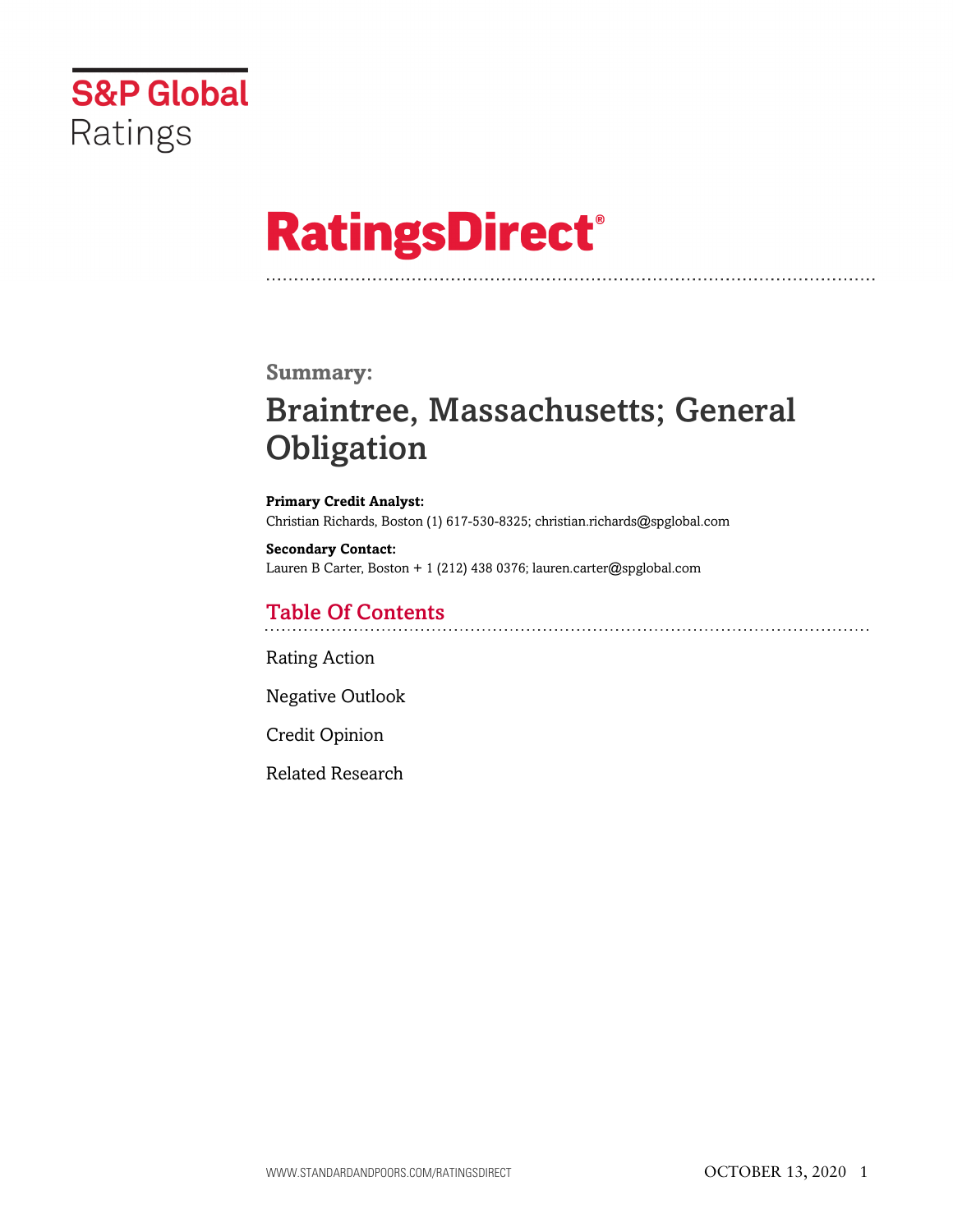# **Summary:** Braintree, Massachusetts; General Obligation

| Credit Profile                                               |              |          |
|--------------------------------------------------------------|--------------|----------|
| US\$53.445 mil go muni purp loan of 2020 bnds due 10/15/2050 |              |          |
| Long Term Rating                                             | AA+/Negative | New      |
| Braintree GO bnds                                            |              |          |
| Long Term Rating                                             | AA+/Negative | Affirmed |
| Braintree GO mun purp loan                                   |              |          |
| Long Term Rating                                             | AA+/Negative | Affirmed |

# <span id="page-1-0"></span>Rating Action

S&P Global Ratings assigned its 'AA+' long-term rating to Braintree, Mass.' general obligation (GO) 2020 GO municipal-purpose loan bonds. At the same time, we affirmed our 'AA+' long-term rating on the town's GO debt outstanding. The outlook is negative.

Braintree's full-faith-and-credit pledge, subject to Proposition 2-1/2 limitations, secures the GO debt. We understand that voters elected to exempt the majority of the debt service of this issuance from the limitations of Proposition 2-1/2. Despite commonwealth levy-limit laws, we did not make a rating distinction between the town's limited-tax GO pledge and general creditworthiness because our analysis of the town's financial and economic conditions already includes the tax limitation imposed on its revenue-raising ability.

Bond proceeds from the 2020 issuance (approximately \$53.0 million) will provide funding for construction of a new South Middle School, school building security upgrades, school roof replacements, and a refunding of outstanding GO debt.

#### Credit overview

The negative outlook, originally revised May 26, 2020, reflects our belief there is at least a one-in-three chance we could lower the rating within the outlook period, due to a decline in reserves in a period in which we broadly expect municipalities to face revenue and expenditure pressures. The town's fiscal 2019 negative operating result was the product of both expected revenues not received, and expenditures over budget in police and fire overtime and the golf course.

Braintree is a primarily residential community approximately 13 miles south of Boston. Credit strengths include a large tax base, with access to Boston and nearby employment centers. The town has large unfunded retirement liabilities and growing debt burden. While costs remain manageable, we expect they will grow. In the short term, we expect Braintree is likely to face budgetary pressure despite management's adjustments in the 2021 budget, due to the expected slow economic recovery. While the scope of economic and financial challenges posed by the COVID-19 pandemic remains unknown, we believe a prolonged disruption could weaken growth in the town's tax base, which we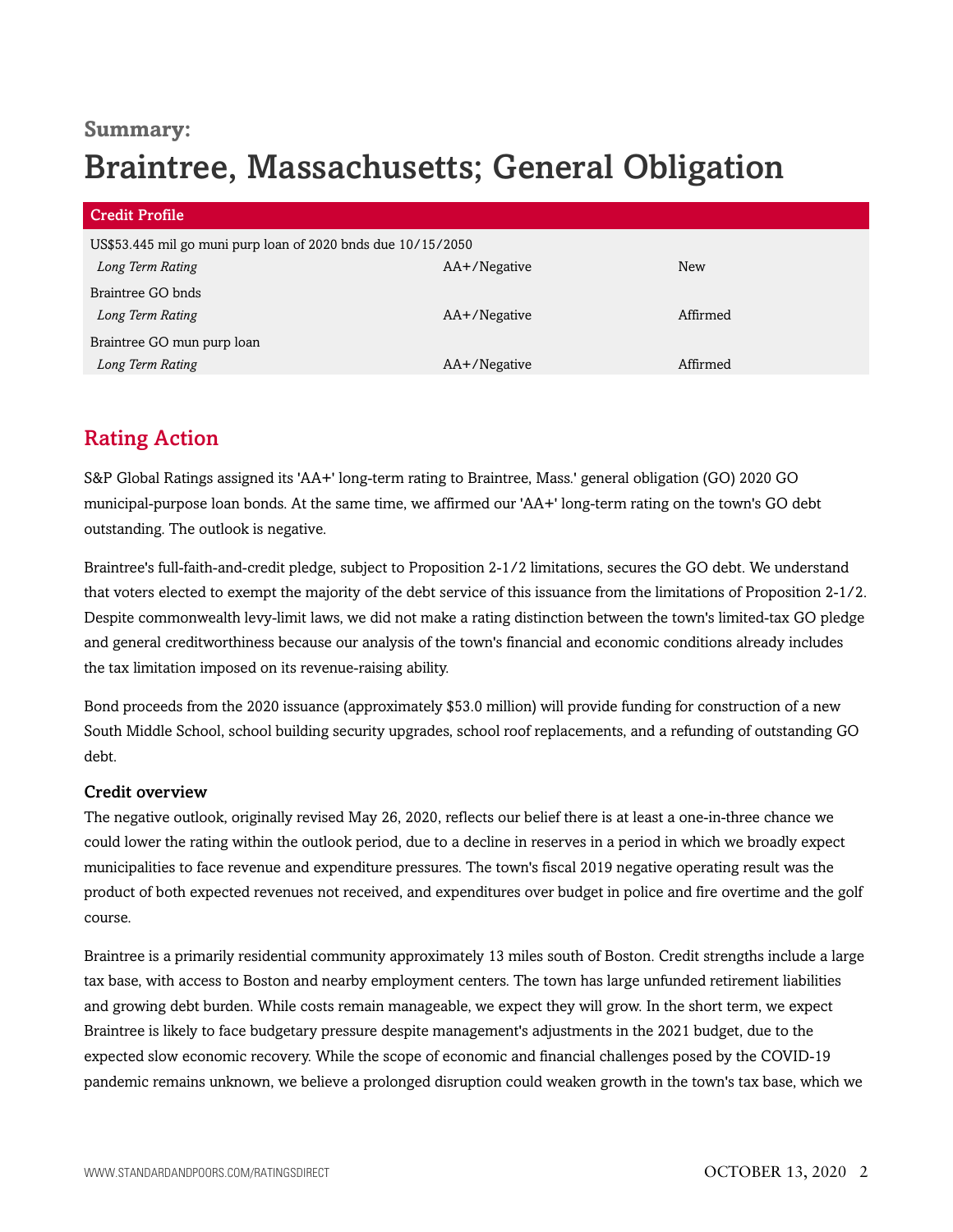believe is necessary to generate sufficient revenue growth to maintain balance, and affect revenues received from the state.

The rating reflects our view of Braintree's:

- Very strong economy, with access to a broad and diverse metropolitan statistical area (MSA);
- Strong management, with good financial policies and practices under our Financial Management Assessment (FMA) methodology;
- Weak budgetary performance, with operating results that we expect could improve in the near term relative to fiscal 2019, which closed with an operating deficit in the general fund and a slight operating deficit at the total governmental fund level in fiscal 2019;
- Adequate budgetary flexibility, with an available fund balance in fiscal 2019 of 10.7% of operating expenditures, as well as limited capacity to raise revenues due to consistent and ongoing political resistance;
- Very strong liquidity, with total government available cash at 38.6% of total governmental fund expenditures and 13.2x governmental debt service, and access to external liquidity we consider strong;
- Weak debt and contingent liability position, with debt service carrying charges at 2.9% of expenditures and net direct debt that is 64.3% of total governmental fund revenue, and a large pension and other postemployment benefit (OPEB) obligation and the lack of a plan to sufficiently address it, but low overall net debt at less than 3% of market value; and
- Strong institutional framework score.

#### Environmental, social, and governance factors

The rating incorporates our view regarding the health and safety risks posed by the COVID-19 pandemic. Absent the implications of COVID-19, we consider the town's social risks in line with those of the sector. We analyzed Braintree's environmental and governance risks relative to its economy, management, financial measures, and debt and liability profile and determined that all are in line with our view of the sector standard.

# <span id="page-2-0"></span>Negative Outlook

#### Downside scenario

If the town is unable to restore reserves to levels commensurate with those of peers at the current rating, along with a demonstrated ability to annually address recurring budgetary pressures in overtime and capital costs, which have resulted in reserve drawdowns, we could lower the rating.

#### Return to stable scenario

Alternatively, if Braintree stabilizes its fund balance without one-time revenue or expenditure measures and maintains budgetary balance, we could revise the outlook to stable.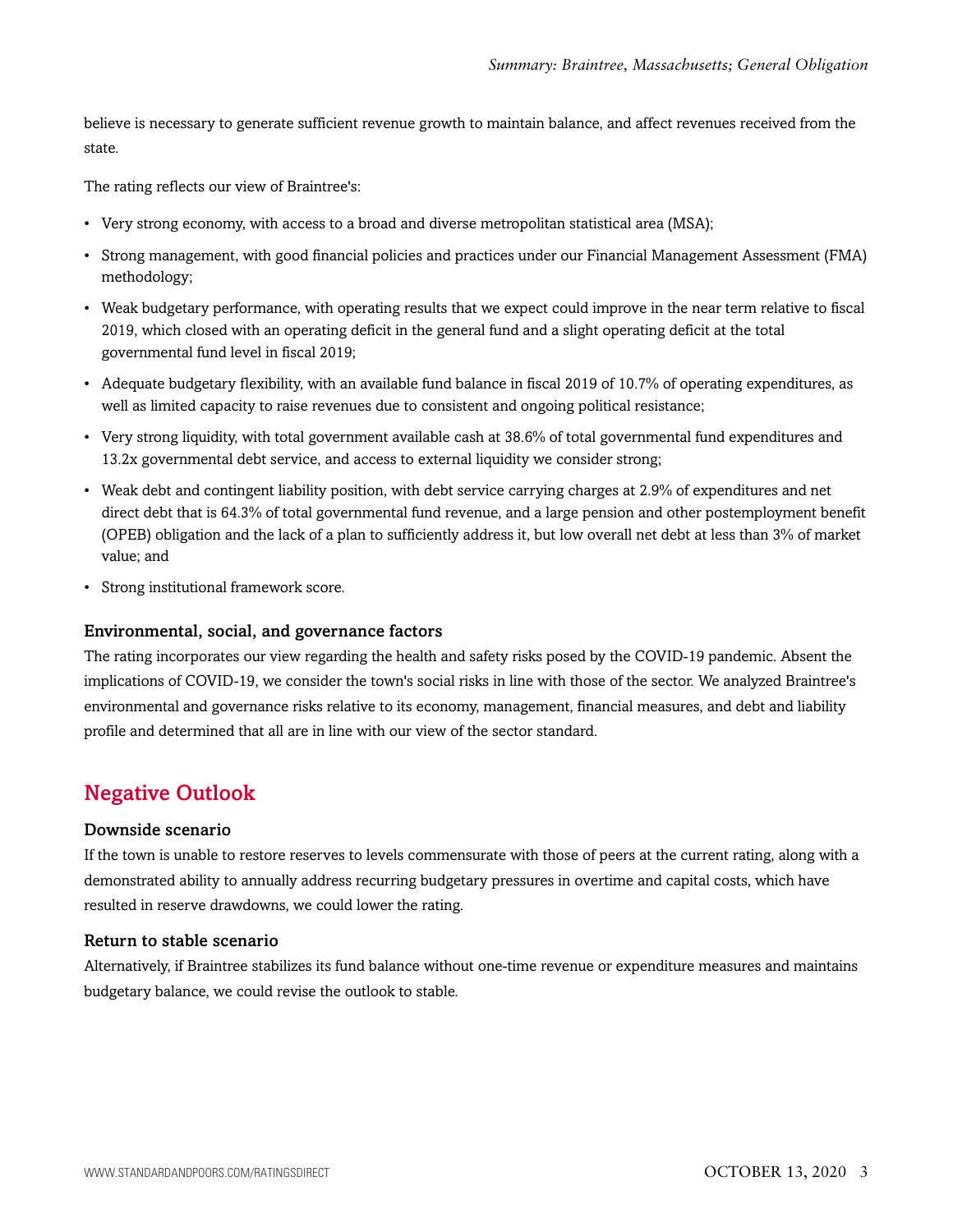# <span id="page-3-0"></span>Credit Opinion

#### Very strong economy

We consider Braintree's economy very strong. The town, with a population of 38,109, is in Norfolk County in the Boston-Cambridge-Newton MSA, which we consider to be broad and diverse. It has a projected per capita effective buying income of 126% of the national level and per capita market value of \$202,947. Overall, market value grew by 7.3% over the past year to \$7.7 billion in 2020. The county unemployment rate was 2.5% in 2019.

Braintree has access to several major transportation arteries, connecting it to Boston, Cape Cod, and Providence, R.I. The Massachusetts Bay Transportation Authority's Red Line and several commuter rail lines also operate in the town, connecting residents to employment centers throughout the Boston MSA.

Additionally, the town has a sizable retail and commercial economy, with a substantial health services presence. It is also home to three private schools and ING Financial Partners. Management reports ongoing redevelopment of several commercial properties, along with potential redevelopment led by MassPort. While we believe the town will likely continue to see material economic growth over the long term, in large part due to its proximity to Boston and available commercial property base, over the short term, we believe economic growth could stall due to the economic recession. S&P Global Economics is currently forecasting a recessionary period lasting six-to-12 months. Please see the article, titled "An Already Historic U.S. Downturn Now Looks Even Worse" (published April 16, 2020, on RatingsDirect). Should new growth revenues stall for a prolonged period, we believe it could pressure the budget. At this time, we do not anticipate revising our view of the economic profile as the established tax base is expect to remain stable.

#### Strong management

We view the town's management as strong, with good financial policies and practices under our FMA methodology, indicating financial practices exist in most areas, but that governance officials might not formalize or monitor all of them on a regular basis.

Historically, the town has demonstrated consistent and conservative revenue and expenditure assumptions in the budgeting process. We expect management will continue to adjust its budget to improve from its fiscal 2019 result and incorporate the developing economic and revenue situation into its budget process. The town has consistent oversight, with quarterly budget-to-actual reports to the board.

#### Other highlights include:

- A five-year, long-term financial plan that identifies variances and potential issues in outward years.
- A five-year capital improvement plan updated annually with funding sources and projects.
- A formal reserve policy that limits the undesignated fund balance to 10% of expenditures and stabilization reserves to 5%, although it remains out of compliance with these targets.
- A debt policy that adheres to state limitations on debt and basic issuance requirements.
- Investments adhere to commonwealth guidelines, and management reports to the town council quarterly.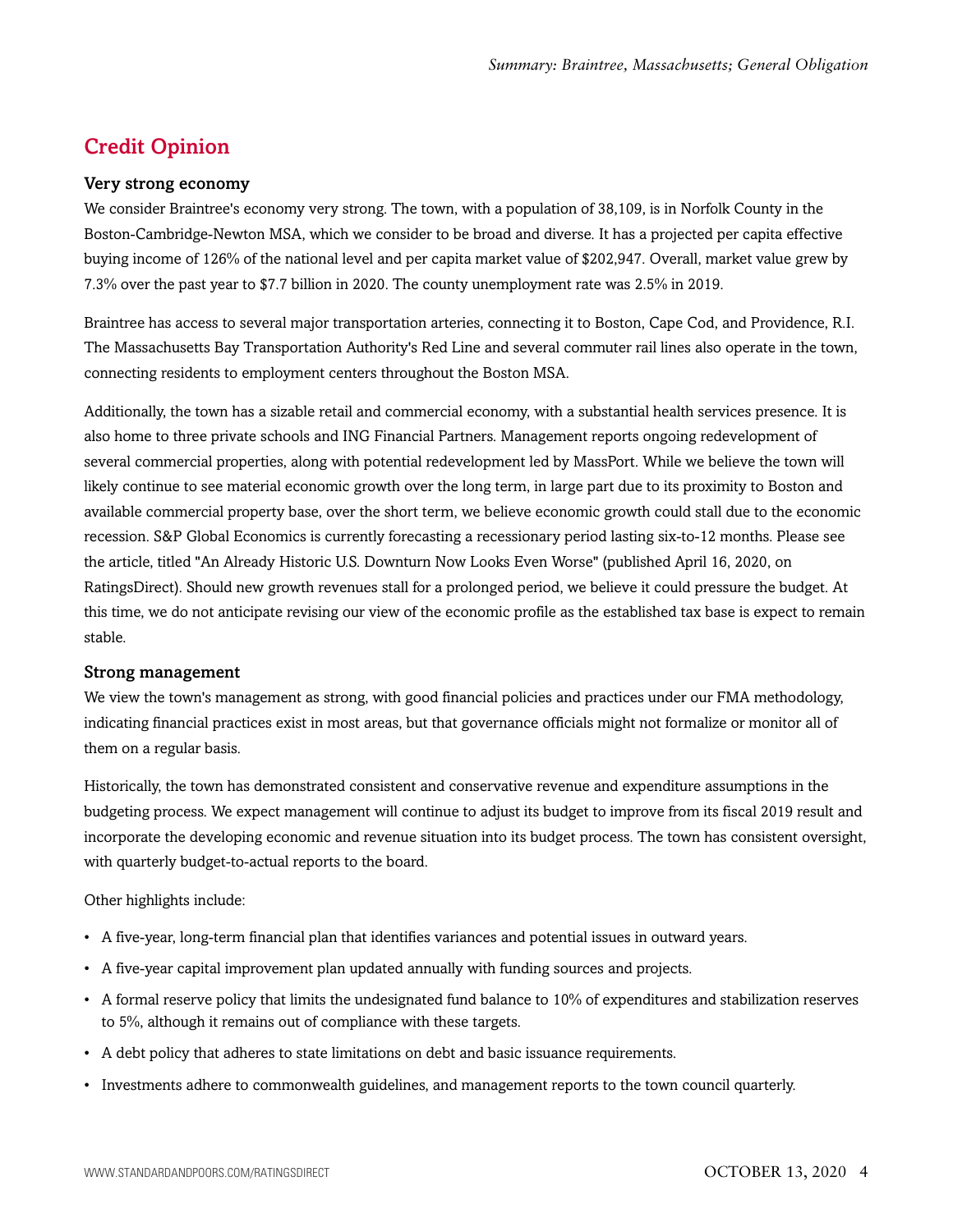#### Weak budgetary performance

Braintree's budgetary performance is weak, in our opinion. The town had deficit operating results in the general fund of negative 2.1% of expenditures, and slight deficit results across all governmental funds of negative 1.3% in fiscal 2019. Our assessment accounts for the fact that we expect budgetary results could improve somewhat from 2019 results in the near term.

Our assessment of performance includes both data adjustments for recurring transfers and one-time revenues and expenditures, as well as a holistic view about the relative revenue and expenditure uncertainty over the next few years. While the state is working to provide local governments level funding in fiscal 2021, we believe state aid receipts remain uncertain, along with potential volatility in local receipts.

The town's fiscal 2019 negative operating performance resulted from an anticipated property sale falling through (\$1.35 million), along with over-expenditures in the golf course fund, police and firefighter overtime, and the use of reserves to fund capital projects. The town also had anticipated revenue from a billboard that is currently stalled in litigation. We expect that it will ultimately receive revenues from the property sale and billboard project, but the timing is uncertain. Additionally, we believe it is uncertain if the town will restore reserves once those revenues are received, or, given the economic recession likely to pressure revenues, if it will expend the one-time revenues to offset further reserve reductions.

In fiscal 2020, we expect the town to produce approximately break-even results, which we reflected in our assessment of performance. It took steps to constrain expenditures, including reducing 60 staff members to part-time hours, as well as temporarily furloughing school department custodial staff, bus drivers, and crossing guards. We further understand management is working directly with the police and firefighter chiefs to constrain overtime expenditures, although a supplemental appropriation was required again in 2020. While certain excise tax revenue is likely to come in under budget, we expect the town's revenue will likely be on target, and consequently expect structural budgetary improvement relative to 2019.

For the 2021 budget, the town incorporated a 50% decline in anticipated hotel tax revenues, 25% in meals taxes, 75% in interest income, and level funding state aid. We note that the town received four bids for the property sale it had previously included in the budget, and golf course revenue is performing well, with management reporting that revenues exceed prior-year collections over the same period by 25%. While we understand management is working closely to contain police and fire department overtime expenditures, along with careful monitoring of other expenditure areas, we believe the town could face pressure in returning balanced operations in 2021 and beyond, particularly if the economic downturn persists, resulting in state aid reductions, continued local excise tax shortfalls relative to prior years, or stalled economic growth.

#### Adequate budgetary flexibility

Braintree's budgetary flexibility is adequate, in our view, with an available fund balance in fiscal 2019 of 10.7% of operating expenditures, or \$16.6 million. Impairing budgetary flexibility, in our view, is limited capacity to raise revenues due to consistent and ongoing political resistance.

We do not expect to revise our view of flexibility at this time. We believe management is adjusting the budget to limit material deterioration in reserves. However, we continue to view Braintree's ability to raise revenues as limited given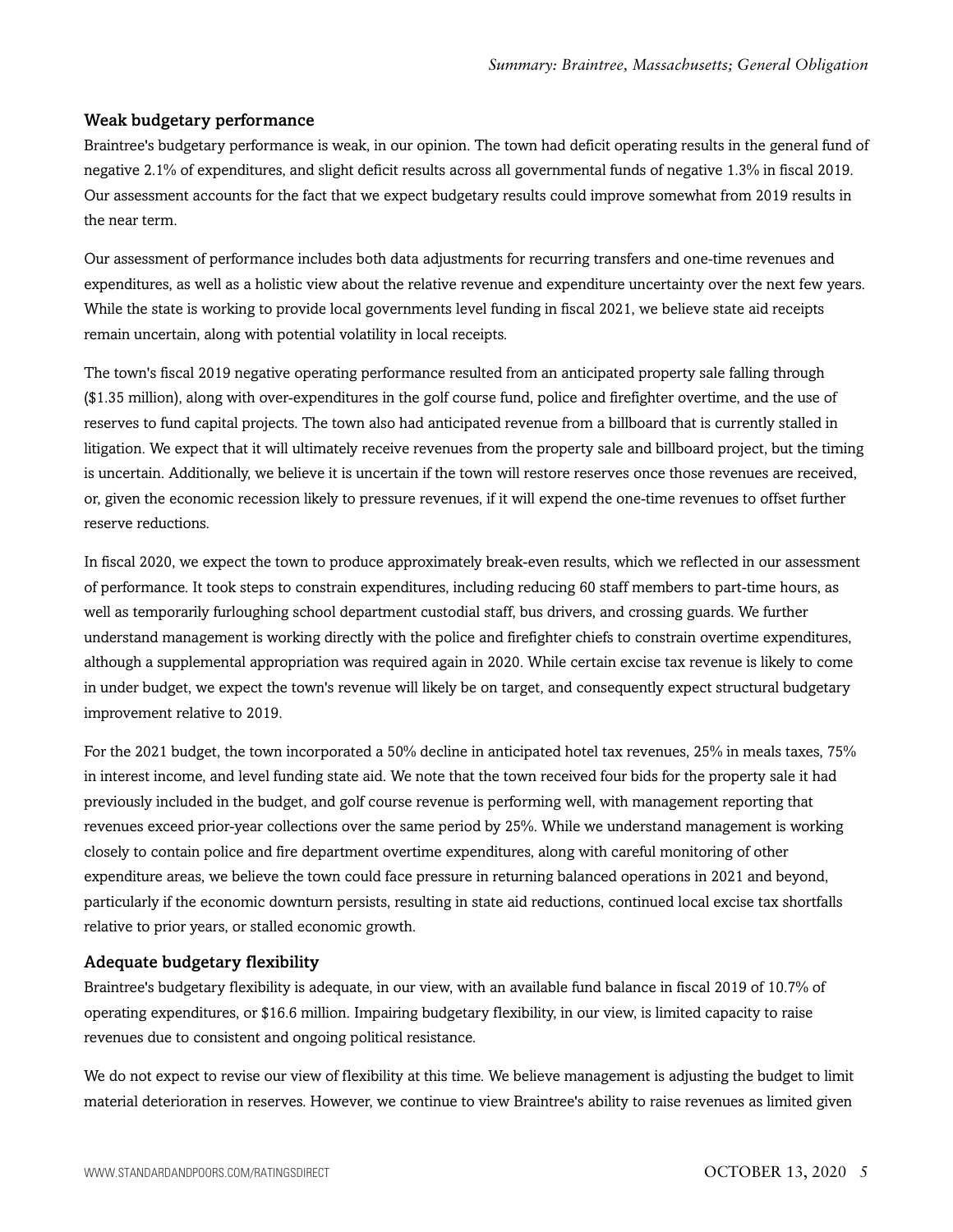past voter resistance to tax increases. We note that the town passed its first ever debt exclusion for the current middle school project, after several prior votes against operating overrides and exclusions. We will continue to evaluate the willingness of voters to approve tax increases and management's ability and willingness to raise additional revenue to ensure at least balanced operating results.

#### Very strong liquidity

In our opinion, Braintree's liquidity is very strong, with total government available cash at 38.6% of total governmental fund expenditures and 13.2x governmental debt service in 2019. In our view, the town has strong access to external liquidity if necessary.

We believe the town's strong access to external liquidity is demonstrated by its regular GO debt issuances. We do not view its investments as aggressive, with the majority in highly rated and liquid mutual funds and fixed-income securities. Braintree's electric light fund enhances liquidity. The utility is a department of the town and its cash is available for interfund borrowing should the need arise. The town does not have any contingent liquidity risk from financial instruments with payment provisions that change on the occurrence of certain events. Given the high cash balances, we believe it has the cash on hand to smooth timing of revenues and we expect its liquidity profile to remain stable.

#### Weak debt and contingent liability profile

In our view, Braintree's debt and contingent liability profile is weak. Total governmental fund debt service is 2.9% of total governmental fund expenditures, and net direct debt is 64.3% of total governmental fund revenue. Overall net debt is low at 1.5% of market value, which is, in our view, a positive credit factor.

Following this issuance, Braintree has approximately \$212 million of total direct debt outstanding, of which approximately \$96 million we consider self-supporting enterprise debt. The town could issue an additional \$33 million for a shared water treatment plant with the towns of Holbrook and Randolph, which the town expects to be self-supporting and paid for with user rates. At this time, we do not expect future issuances to materially change the debt profile.

In our opinion, a credit weakness is Braintree's large pension and OPEB obligation, without a plan in place that we think will sufficiently address it. The town's combined required pension and actual OPEB contributions totaled 9.4% of total governmental fund expenditures in 2019. Of that amount, 5.8% represented required contributions to pension obligations, and 3.6% represented OPEB payments. The town made its full annual required pension contribution in 2019. The funded ratio of the largest pension plan is 60.8%.

#### Pension and other postemployment benefits

- In our opinion, a credit weakness is Braintree's large pension and OPEB obligation, without a plan in place that we think will sufficiently address it. We believe the low pension funded ratio, permissive assumptions, and large OPEB liability, collectively, result in a liability profile that will likely pressure the operating budget, particularly if assumptions are not met.
- While the use of an actuarially determined contribution (ADC) is a positive, we believe some of the assumptions used to build the pension ADC reflect what we view as slightly weak assumptions and methodologies, which we believe increases the risk of unexpected contribution escalations.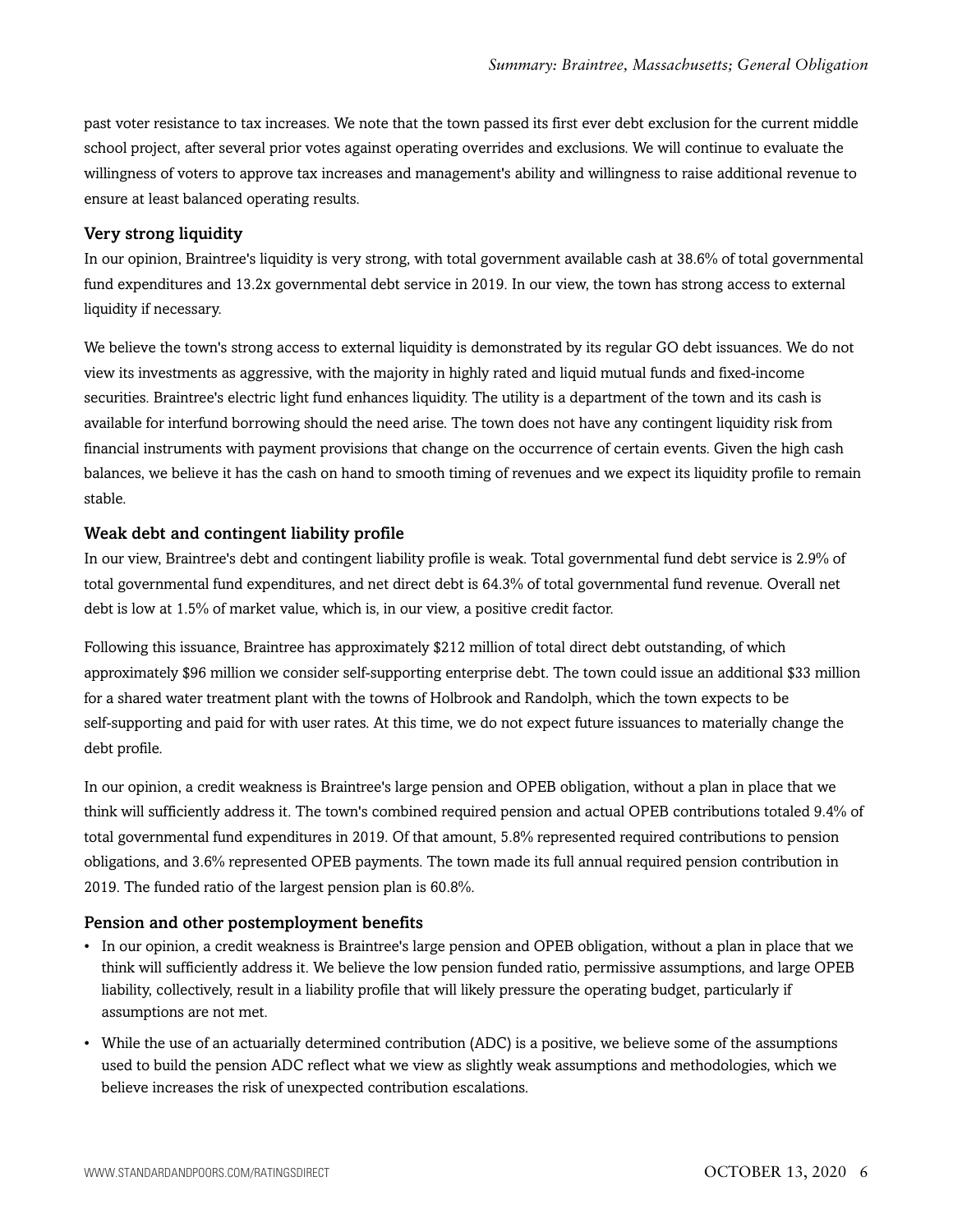• Although the town began prefunding its OPEB liability, annual costs are paid on a pay-as-you-go basis, which, due to claims volatility and medical-cost and demographic trends, is likely to lead to escalating costs.

As of June 30, 2019, the town participated in the following plans:

- Braintree Contributory Retirement System: 60.8% funded, \$124 million net pension liability
- Single-employer defined-benefit health care plan: 8.3% funded, \$102 million net OPEB liability

Braintree's combined required pension and actual OPEB contributions totaled 9.4% of total governmental fund expenditures in 2019. Of that amount, 5.8% represented required contributions to pension obligations, and 3.6% represented OPEB payments. The town made its full annual required pension contribution in 2019. Pension funding progress was not made in the most recent year, with contributions falling short of both our static and minimum funding progress metric, indicating the system did not make progress in addressing current or unfunded liabilities. We view the closed, 14-year amortization schedule positively, but believe the 7.65% discount rate adds risk of cost escalation due to market volatility, and along with a level-percent basis will lead to increasing costs. We except costs will continue to rise and will remain elevated.

#### Strong institutional framework

<span id="page-6-0"></span>The institutional framework score for Massachusetts municipalities is strong.

### Related Research

- S&P Public Finance Local GO Criteria: How We Adjust Data For Analytic Consistency, Sept. 12, 2013
- Criteria Guidance: Assessing U.S. Public Finance Pension And Other Postemployment Obligations For GO Debt, Local Government GO Ratings, And State Ratings, Oct. 7, 2019
- Through The ESG Lens 2.0: A Deeper Dive Into U.S. Public Finance Credit Factors, April 28, 2020

Certain terms used in this report, particularly certain adjectives used to express our view on rating relevant factors, have specific meanings ascribed to them in our criteria, and should therefore be read in conjunction with such criteria. Please see Ratings Criteria at www.standardandpoors.com for further information. Complete ratings information is available to subscribers of RatingsDirect at www.capitaliq.com. All ratings affected by this rating action can be found on S&P Global Ratings' public website at www.standardandpoors.com. Use the Ratings search box located in the left column.